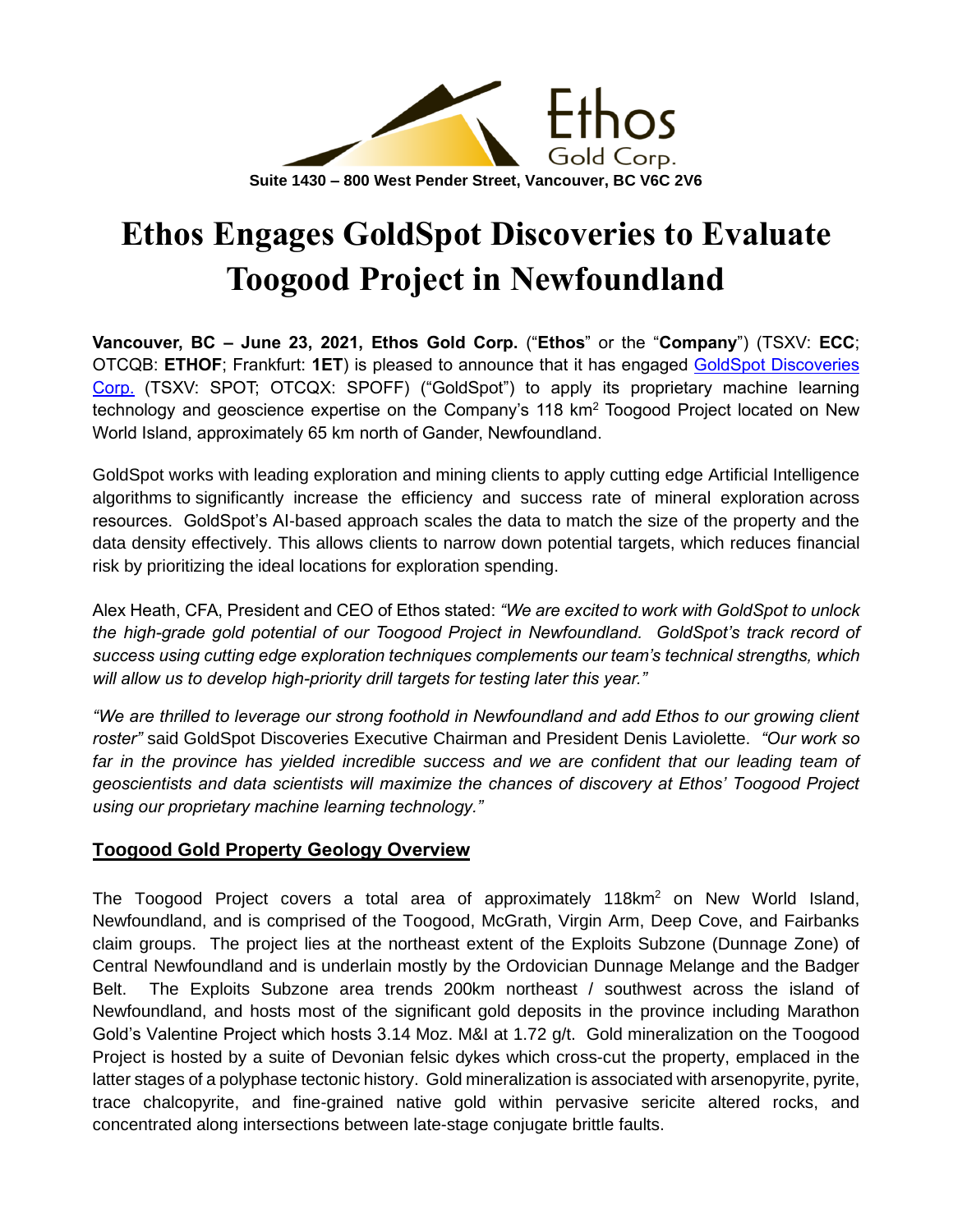

## **About GoldSpot Discoveries**

GoldSpot Discoveries Corp. is a technology services company in mineral exploration. GoldSpot is a leading team of expert scientists who merge geoscience and data science to deliver bespoke solutions that transform the mineral discovery process. In the race to make discoveries, GoldSpot produces Smart Targets and advanced geological modelling that saves time, reduces costs and provides accurate results.

## **About Ethos Gold Corp.**

Ethos Gold, a proud member of Discovery Group, has accumulated a portfolio of district-scale projects in British Columbia, Ontario, Quebec, and Newfoundland that have large scale discovery potential. The Company has a solid technical team led by Dr. Rob Carpenter, formerly the CEO of Kaminak Gold Corporation, who led the Kaminak team from initial listing in 2005 through acquisition and discovery of the multiple-million-ounce Coffee Gold Project. In Ethos, he has assembled a senior technical advisory team with a strong record of discovery success and includes Dr. Robert Brozdowski, P.Geo., Dan MacNeil, M.Sc., P.Geo., Dr. Alan Wainwright, P.Geo, and Dr. Quinton Hennigh, an economic geologist with 25 years of exploration experience formerly with Homestake Mining Company, Newcrest Mining and Newmont Mining Corp. Ethos is advancing its nine projects throughout Canada under the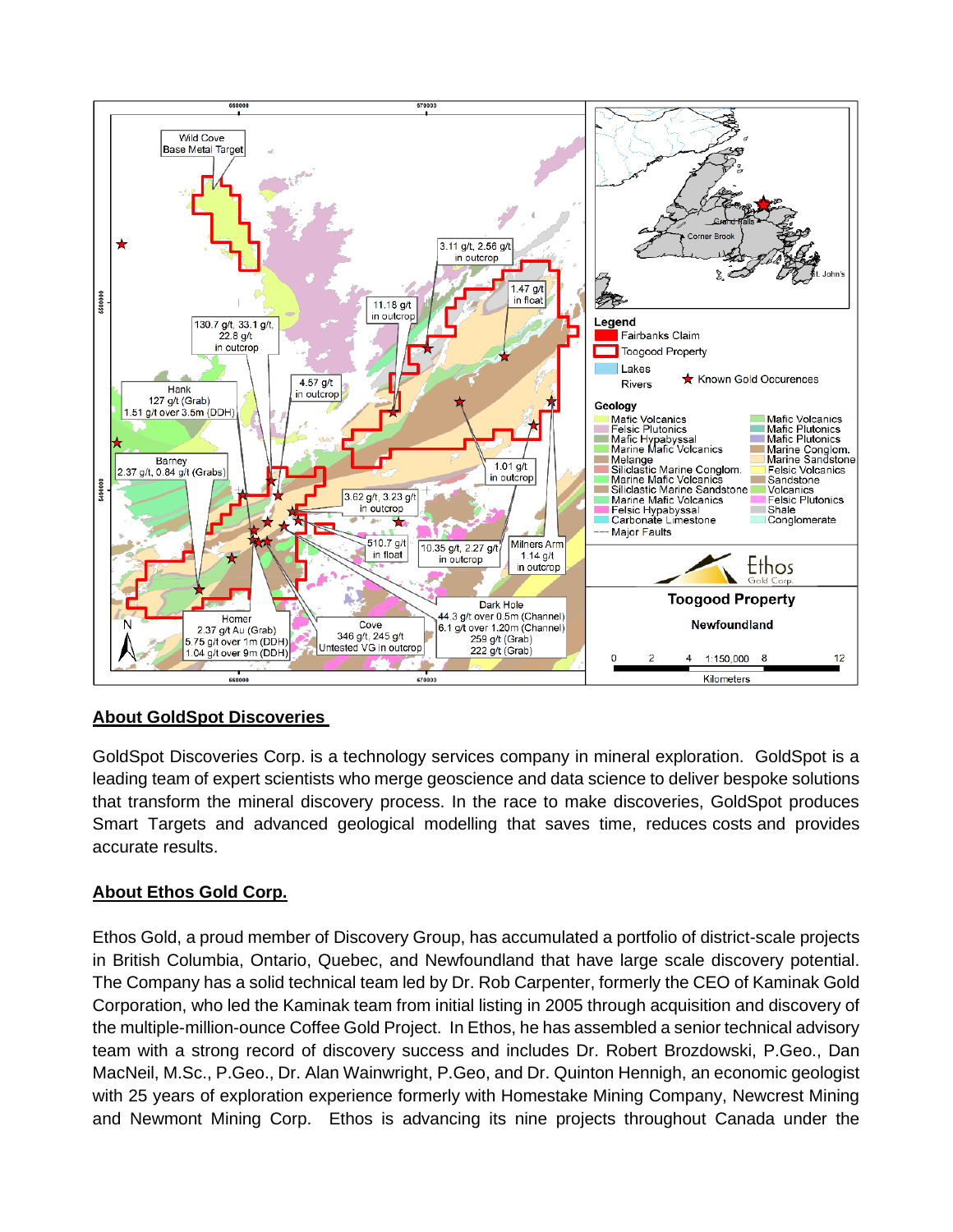stewardship of Vice President of Exploration, Jo Price, P.Geo., MBA, with work programs set to begin this summer with dedicated teams on each project.

Ethos engages proactively with Indigenous rightsholders and seeks to develop relationships and agreements that are mutually beneficial. The Company's community relations efforts are led by Michelle Tanguay who has over 25 years experience in indigenous and stakeholder engagement and environmental program design and management.

With approximately C\$11 million in working capital, Ethos is well funded to advance its portfolio of Canadian projects.

#### **Qualified Person**

The technical content disclosed in this press release was reviewed and approved by Jo Price, P.Geo., M.Sc., VP Exploration of Ethos, and a Qualified Person as defined under National Instrument NI 43- 101 ("NI 43-101").

#### **Ethos Gold Corp.**

Per: "*Alex Heath*" Alex Heath, CFA, President and CEO

For further information about Ethos Gold Corp. or this news release, please visit our website at [ethosgold.com](http://www.ethosgold.com/) or contact Alex Heath at 604-354-2491 or by email at [alexh@ethosgold.com.](mailto:alexh@ethosgold.com)

Ethos Gold Corp. is a proud member of Discovery Group. For more information please visit: [discoverygroup.ca](http://www.discoverygroup.ca/)

#### **Forward-Looking Statement Cautions:**

This press release contains certain "forward-looking statements" within the meaning of Canadian securities legislation, including, but not limited to, statements regarding the Company's plans with respect to the Company's projects and the timing related thereto, the merits of the Company's projects, the Company's objectives, plans and strategies, and other project opportunities. Although the Company believes that such statements are reasonable, it can give no assurance that such expectations will prove to be correct. Forward-looking statements are statements that are not historical facts; they are generally, but not always, identified by the words "expects," "plans," "anticipates," "believes," "intends," "estimates," "projects," "aims," "potential," "goal," "objective,", "strategy", "prospective," and similar expressions, or that events or conditions "will," "would," "may," "can," "could" or "should" occur, or are those statements, which, by their nature, refer to future events. The Company cautions that Forward-looking statements are based on the beliefs, estimates and opinions of the Company's management on the date the statements are made and they involve a number of risks and uncertainties. Consequently, there can be no assurances that such statements will prove to be accurate and actual results and future events could differ materially from those anticipated in such statements. Except to the extent required by applicable securities laws and the policies of the TSX Venture Exchange, the Company undertakes no obligation to update these forward-looking statements if management's beliefs, estimates or opinions, or other factors, should change. Factors that could cause future results to differ materially from those anticipated in these forward-looking statements include the risk of accidents and other risks associated with mineral exploration operations, the risk that the Company will encounter unanticipated geological factors, or the possibility that the Company may not be able to secure permitting and other agency or governmental clearances, necessary to carry out the Company's exploration plans, risks and uncertainties related to the COVID-19 pandemicand the risk of political uncertainties